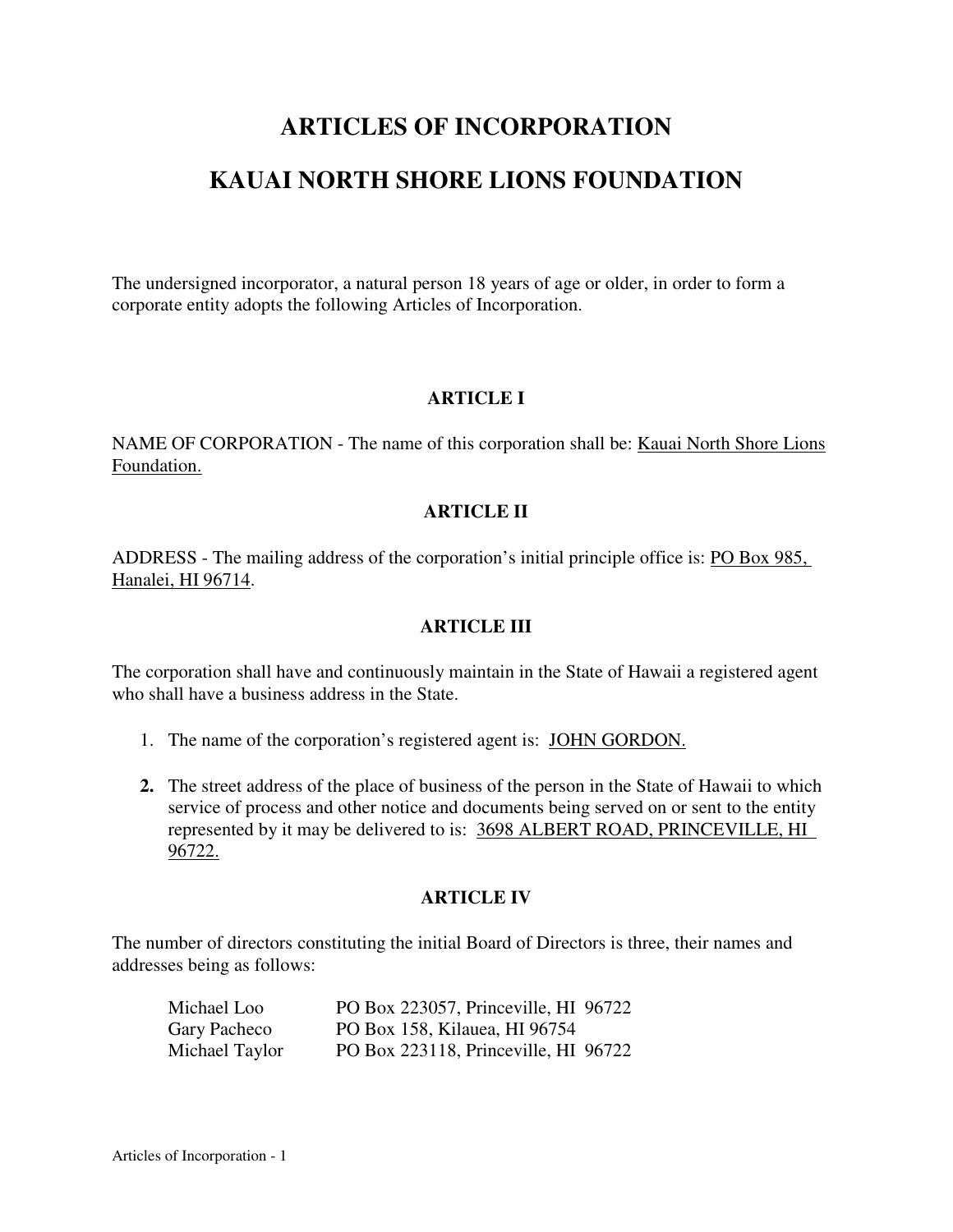## **ARTICLE V**

The corporation shall have members, as provided in the corporation's bylaws. The management of the affairs of the corporation shall be vested in a Board of Directors, as defined in the corporation's bylaws. No director shall have any right, title, or interest in or to any property of the corporation.

Members of the first Board of Directors shall serve until the first annual meeting, at which their successors are duly elected and qualified, or removed as provided in the bylaws.

## **ARTICLE VI**

EXEMPTION REQUIREMENTS - At all times shall the following operate as conditions restricting the operations and activities of the corporation:

- 1. The corporation shall not afford pecuniary gain, incidentally or otherwise, to its members. No part of the net earnings of this corporation shall inure to the benefit of any member of the corporation, except that reasonable compensation may be paid for services rendered to or for the corporation affecting one or more of its purposes. Such net earnings, if any, of this corporation shall be used to carry out the nonprofit corporate purposes set forth in Article II above.
- 2. No substantial part of the activities of the corporation shall constitute the carrying on of propaganda or otherwise attempting to influence legislation, or any initiative or referendum before the public, and the corporation shall not participate in, or intervene in (including by publication or distribution of statements), any political campaign on behalf of, or in opposition to, any candidate for public office.
- 3. Notwithstanding any other provision of these articles, the corporation shall not carry on any other activities not permitted to be carried on by a corporation exempt from federal income tax under Section  $501(c)(3)$  of the Internal Revenue Code of 1986, as now enacted or hereafter amended.

## **ARTICLE VII**

DISSOLUTION - At the time of dissolution of the corporation, the Board of Directors shall, after paying or making provisions for the payment of all debts, obligations, liabilities, costs and expenses of the corporation, transfer all of the assets of the corporation to Hawaii Lions Foundation to be held for the Kauai North Shore Lions Club as long as the Hawaii Lions Foundation remains an exempt organization according to the Internal Revenue Code of 1986, as now enacted or hereafter amended. In no case shall a disposition be made which would not qualify as a charitable contribution under Section  $170(c)(1)$  or (2) of the Internal Revenue Code of 1986, as now enacted or hereafter amended, in such manner as the Board of Directors shall determine.